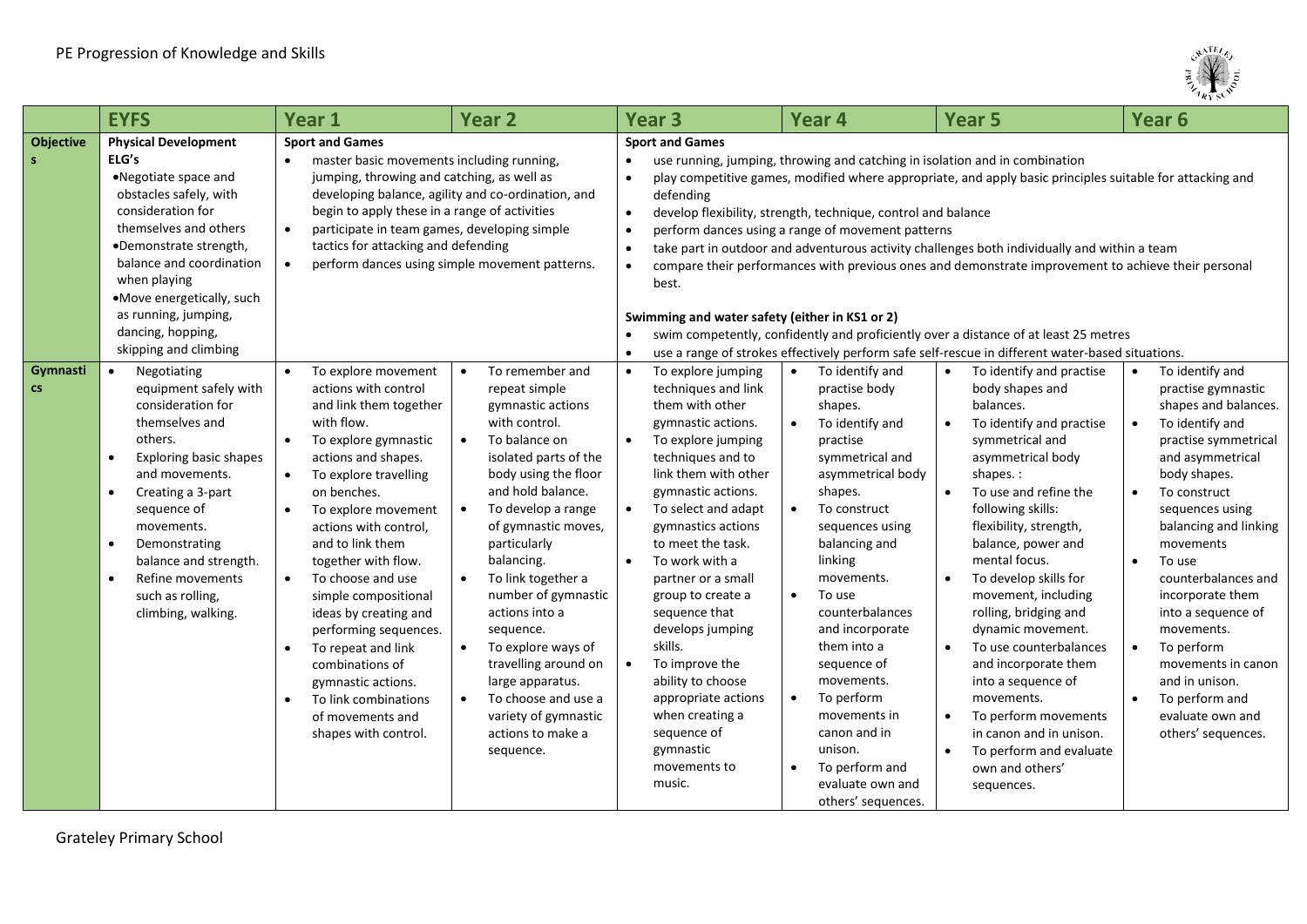| <b>Dance</b> | Show increasing<br>$\bullet$    | To change direction<br>$\bullet$   | $\bullet$ | To explore different | $\bullet$ | To explore dance     | $\bullet$ | To identify and              | $\bullet$ | To identify and practise | $\bullet$ | To identify and       |
|--------------|---------------------------------|------------------------------------|-----------|----------------------|-----------|----------------------|-----------|------------------------------|-----------|--------------------------|-----------|-----------------------|
|              | control over larger             | during travelling                  |           | levels and speeds of |           | movements and        |           | practise the                 |           | the patterns and actions |           | practise the patterns |
|              | movements.                      | moves.                             |           | movement.            |           | create patterns of   |           | patterns and                 |           | of the chosen dance      |           | and actions in a      |
|              | Negotiating space<br>$\bullet$  | To link travelling<br>$\bullet$    | $\bullet$ | To compose and       |           | movement.            |           | actions of chosen            |           | style.                   |           | street dance style.   |
|              | safely with                     | moves that change                  |           | perform simple       | $\bullet$ | To work with a       |           | dance style.                 | $\bullet$ | To demonstrate an        |           | To demonstrate an     |
|              | consideration of                | direction and level.               |           | dance phrases.       |           | partner to create    |           | To demonstrate an            |           | awareness of the         |           | awareness of the      |
|              | themselves and                  | To link moves<br>$\bullet$         |           | To show contrasts in |           | dance patterns.      |           | awareness of the             |           | music's rhythm and       |           | music's rhythm and    |
|              | others.                         | together.                          |           | simple dances with   |           | To perform a dance   |           | music's rhythm               |           | phrasing when            |           | phrasing when         |
|              | Move confidently in a           | To use a variety of<br>$\bullet$   |           | good body shape      |           | with rhythm and      |           | and phrasing when            |           | improvising.             |           | improvising.          |
|              | range of ways.                  | moves.                             |           | and position.        |           | expression.          |           | improvising.                 | $\bullet$ | To create and perform    | $\bullet$ | To create a dance     |
|              | Progress towards a<br>$\bullet$ | To explore basic body<br>$\bullet$ |           | To develop a range   |           | To use knowledge of  |           | To create an                 |           | an individual dance that |           | that represents a     |
|              | more fluent style of            | patterns and                       |           | of dance movements   |           | dance to create a    |           | individual dance             |           | reflects the chosen      |           | street dance style.   |
|              | moving, with                    | movements to music.                |           | and improve timing.  |           | story in small       |           | that reflects the            |           | dance style.             | $\bullet$ | To create a dance as  |
|              | developing control and          | To use a variety of                |           | To work to music,    |           | groups.              |           | chosen dancing               | $\bullet$ | To create partnered      |           | a group, using any    |
|              | grace.                          | moves that change                  |           | creating movements   |           | To develop precision |           | style.                       |           | dances that reflect the  |           | street dance moves.   |
|              |                                 | speed and direction.               |           | that show rhythm     |           | of movement.         | $\bullet$ | To create                    |           | chosen dancing style and |           | To create a dance as  |
|              |                                 | To link together dance             |           | and control.         | $\bullet$ | To work co-          |           | partnered dances             |           | apply the key            |           | a group, using any    |
|              |                                 | moves with gestures                |           | To work to music,    |           | operatively with a   |           | that reflect the             |           | components of dance.     |           | street dance moves.   |
|              |                                 | and changing direction             |           | creating movements   |           | group to create a    |           | dancing style and            | $\bullet$ | To create group dances   | $\bullet$ | To perform and        |
|              |                                 | in time to music.                  |           | that show rhythm     |           | dance piece.         |           | apply the key                |           | that reflect the dance   |           | analyse own and       |
|              |                                 | To practise taking off             |           | and control.         |           | To perform in front  |           | components of                |           | style.                   |           | others'               |
|              |                                 | from different                     |           |                      |           | of others with       |           | dance.                       | $\bullet$ | To perform a dance       |           | performance.          |
|              |                                 | positions.                         |           |                      |           | confidence.          |           | To perform dance             |           | using a range of         |           |                       |
|              |                                 | To complete an                     |           |                      |           |                      |           | using a range of<br>movement |           | movement patterns.       |           |                       |
|              |                                 | obstacle course with               |           |                      |           |                      |           | patterns.                    | $\bullet$ | To perform and evaluate  |           |                       |
|              |                                 | control and agility.               |           |                      |           |                      |           | To perform and               |           | own and others' work.    |           |                       |
|              |                                 |                                    |           |                      |           |                      |           | evaluate own and             |           |                          |           |                       |
|              |                                 |                                    |           |                      |           |                      |           | others' work.                |           |                          |           |                       |
|              |                                 |                                    |           |                      |           |                      |           |                              |           |                          |           |                       |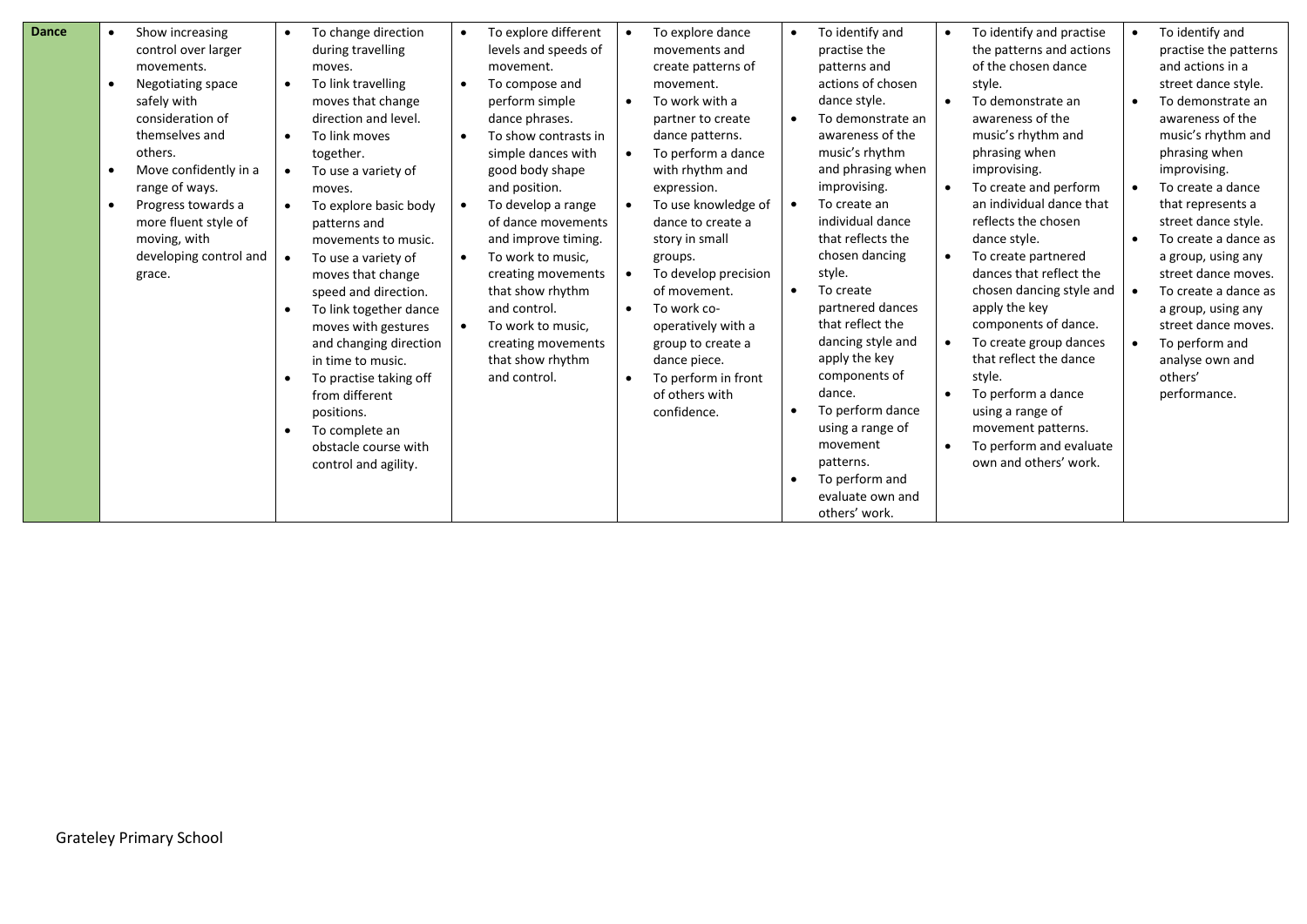| <b>Multi</b><br><b>Skills</b> | Move energetically<br>$\bullet$<br>such as running,<br>dancing.<br>Refine fundamental<br>$\bullet$<br>movements such as<br>rolling, crawling,<br>walking, skipping,<br>climbing.<br>Refine fundamental<br>$\bullet$<br>skills such as lifting,<br>carrying, pushing,<br>pulling.<br>Negotiating varied<br>$\bullet$<br>terrain safely.<br>Develop co-ordination<br>$\bullet$<br>and agility - bikes,<br>trikes, scooters. | $\bullet$<br>$\bullet$<br>$\bullet$<br>$\bullet$<br>$\bullet$<br>$\bullet$ | To explore static<br>balancing and<br>understand the<br>concept of bases.<br>To combine a number<br>of co-ordination drills,<br>using upper and lower<br>body movements.<br>To aim a variety of<br>balls and equipment<br>accurately.<br>To time running to<br>stop or intercept the<br>path of a ball.<br>To travel in different<br>ways, showing clear<br>transitions between<br>movements.<br>To travel in different<br>directions (side to |  |  |  |
|-------------------------------|---------------------------------------------------------------------------------------------------------------------------------------------------------------------------------------------------------------------------------------------------------------------------------------------------------------------------------------------------------------------------------------------------------------------------|----------------------------------------------------------------------------|------------------------------------------------------------------------------------------------------------------------------------------------------------------------------------------------------------------------------------------------------------------------------------------------------------------------------------------------------------------------------------------------------------------------------------------------|--|--|--|
|                               |                                                                                                                                                                                                                                                                                                                                                                                                                           | $\bullet$                                                                  | side, up and down)<br>with control and<br>fluency.<br>To practise ABC<br>(agility, balance and<br>coordination) at circuit<br>stations.                                                                                                                                                                                                                                                                                                        |  |  |  |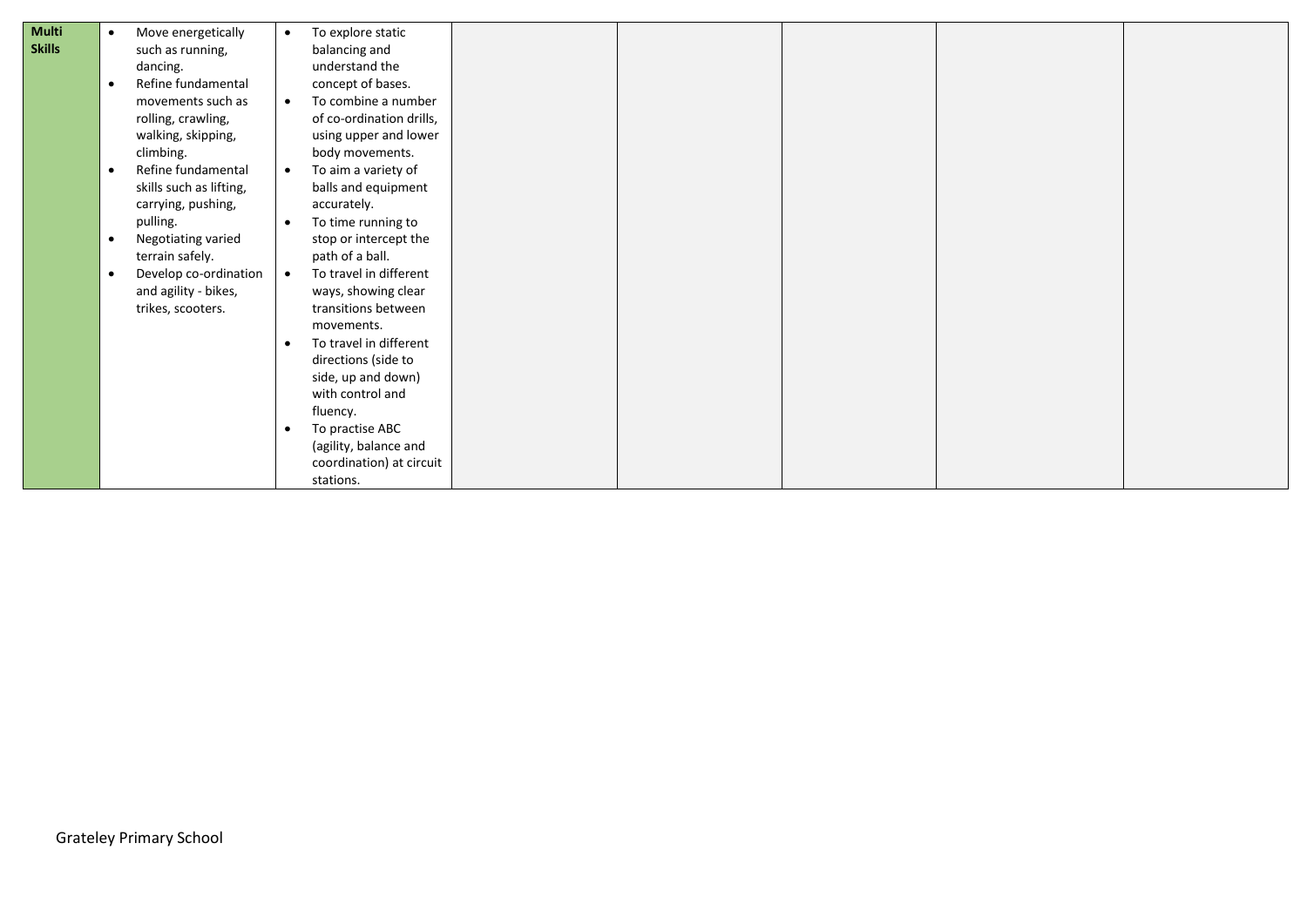| <b>Brilliant</b><br><b>Ball skills</b> | $\bullet$<br>$\bullet$ | To begin sending and<br>receiving techniques.<br>To develop balance<br>and co-ordination | $\bullet$<br>$\bullet$<br>$\bullet$<br>$\bullet$<br>$\bullet$ | To master basic<br>sending and receiving<br>techniques.<br>To develop balance,<br>agility and co-<br>ordination.<br>To make use of<br>coordination, accuracy<br>and weight transfer.<br>To develop receiving<br>skills.<br>To use ball skills in<br>game based activities. | $\bullet$<br>$\bullet$<br>$\bullet$<br>$\bullet$ | To master basic<br>sending and<br>receiving as well as<br>developing balance<br>agility and co-<br>ordination.<br>To make use of<br>coordination,<br>accuracy and weight<br>transfer.<br>To develop receiving<br>skills.<br>To use ball skills in<br>game based<br>activities. | $\bullet$<br>$\bullet$<br>$\bullet$<br>$\bullet$<br>$\bullet$<br>$\bullet$<br>$\bullet$<br>$\bullet$<br>$\bullet$<br>$\bullet$<br>$\bullet$ | To be aware of<br>others when playing<br>games.<br>To choose the<br>correct skills to meet<br>a challenge.<br>To perform a range<br>of actions,<br>maintaining control<br>of the ball.<br>To perform a range<br>of catching and<br>gathering skills with<br>control.<br>To master the basic<br>catching technique.<br>To catch with<br>increasing control<br>and accuracy.<br>To master the basic<br>throwing technique.<br>To throw and hit a<br>ball in different ways<br>(e.g. high, low, fast<br>or slow).<br>To apply skills and<br>tactics in small-sided<br>games.<br>To identify and<br>follow the rules of<br>games. To choose<br>and use simple<br>tactics to suit<br>different situations.<br>To react to situations<br>in ways that make it<br>difficult for<br>opponents to win. |  |  |
|----------------------------------------|------------------------|------------------------------------------------------------------------------------------|---------------------------------------------------------------|----------------------------------------------------------------------------------------------------------------------------------------------------------------------------------------------------------------------------------------------------------------------------|--------------------------------------------------|--------------------------------------------------------------------------------------------------------------------------------------------------------------------------------------------------------------------------------------------------------------------------------|---------------------------------------------------------------------------------------------------------------------------------------------|-----------------------------------------------------------------------------------------------------------------------------------------------------------------------------------------------------------------------------------------------------------------------------------------------------------------------------------------------------------------------------------------------------------------------------------------------------------------------------------------------------------------------------------------------------------------------------------------------------------------------------------------------------------------------------------------------------------------------------------------------------------------------------------------------|--|--|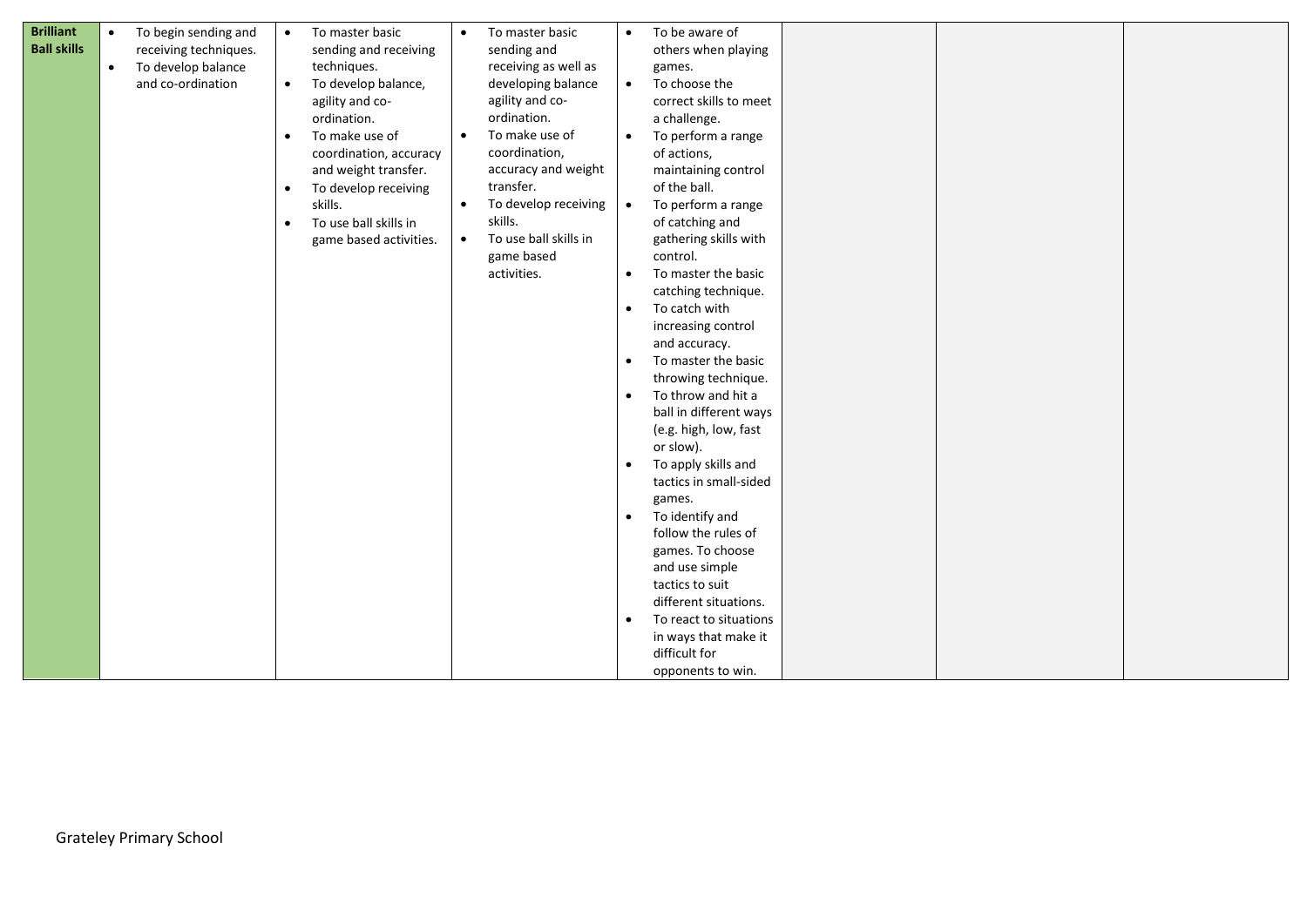| <b>Throwing</b> | $\bullet$ | To throw towards a  | $\bullet$ | To learn skills for       | $\bullet$ | To learn skills for    | $\bullet$ | To consolidate and      |  |  |
|-----------------|-----------|---------------------|-----------|---------------------------|-----------|------------------------|-----------|-------------------------|--|--|
| and             |           | target.             |           | striking and fielding     |           | playing striking and   |           | develop a range of      |  |  |
| catching        | $\bullet$ | To use two hands to |           | games.                    |           | fielding games.        |           | skills in striking and  |  |  |
| (field          |           | catch.              | $\bullet$ | To practise basic         | $\bullet$ | To position the body   |           | fielding.               |  |  |
| games)          |           |                     |           | striking, sending and     |           | to strike a ball.      | $\bullet$ | To develop and          |  |  |
|                 |           |                     |           | receiving.                | $\bullet$ | To develop catching    |           | investigate different   |  |  |
|                 |           |                     | $\bullet$ | To use throwing and       |           | skills.                |           | ways of throwing        |  |  |
|                 |           |                     |           | catching skills in a      | $\bullet$ | To throw a ball for    |           | and to know when it     |  |  |
|                 |           |                     |           | game.                     |           | distance.              |           | is appropriate to use   |  |  |
|                 |           |                     | $\bullet$ | To practise accuracy of   | $\bullet$ | To practise throwing   |           | them.                   |  |  |
|                 |           |                     |           | throwing and              |           | skills in a circuit.   | $\bullet$ | To practise the         |  |  |
|                 |           |                     |           | consistent catching.      | $\bullet$ | To play a game fairly  |           | correct technique       |  |  |
|                 |           |                     | $\bullet$ | To strike with a racket   |           | and in a sporting      |           | for catching a ball     |  |  |
|                 |           |                     |           | or bat.                   |           | manner.                |           | and use it in a game.   |  |  |
|                 |           |                     | $\bullet$ | To play a game fairly     | $\bullet$ | To use fielding skills | $\bullet$ | To practise the         |  |  |
|                 |           |                     |           | and in a sporting         |           | to play a game.        |           | correct batting         |  |  |
|                 |           |                     |           | manner.                   |           |                        |           | technique and use it    |  |  |
|                 |           |                     | $\bullet$ | To use fielding skills to |           |                        |           | in a game situation.    |  |  |
|                 |           |                     |           | play a game.              |           |                        |           | To practise the         |  |  |
|                 |           |                     |           |                           |           |                        |           | correct technique       |  |  |
|                 |           |                     |           |                           |           |                        |           | for fielding and use it |  |  |
|                 |           |                     |           |                           |           |                        |           | in a game situation.    |  |  |
|                 |           |                     |           |                           |           |                        |           | To consolidate the      |  |  |
|                 |           |                     |           |                           |           |                        |           | throwing, catching      |  |  |
|                 |           |                     |           |                           |           |                        |           | and batting skills      |  |  |
|                 |           |                     |           |                           |           |                        |           | already learned.        |  |  |
|                 |           |                     |           |                           |           |                        | $\bullet$ | To strike the ball for  |  |  |
|                 |           |                     |           |                           |           |                        |           | distance.               |  |  |
|                 |           |                     |           |                           |           |                        | $\bullet$ | To know how to play     |  |  |
|                 |           |                     |           |                           |           |                        |           | a striking and          |  |  |
|                 |           |                     |           |                           |           |                        |           | fielding game           |  |  |
|                 |           |                     |           |                           |           |                        |           | competitively and       |  |  |
|                 |           |                     |           |                           |           |                        |           |                         |  |  |
|                 |           |                     |           |                           |           |                        |           | fairly.                 |  |  |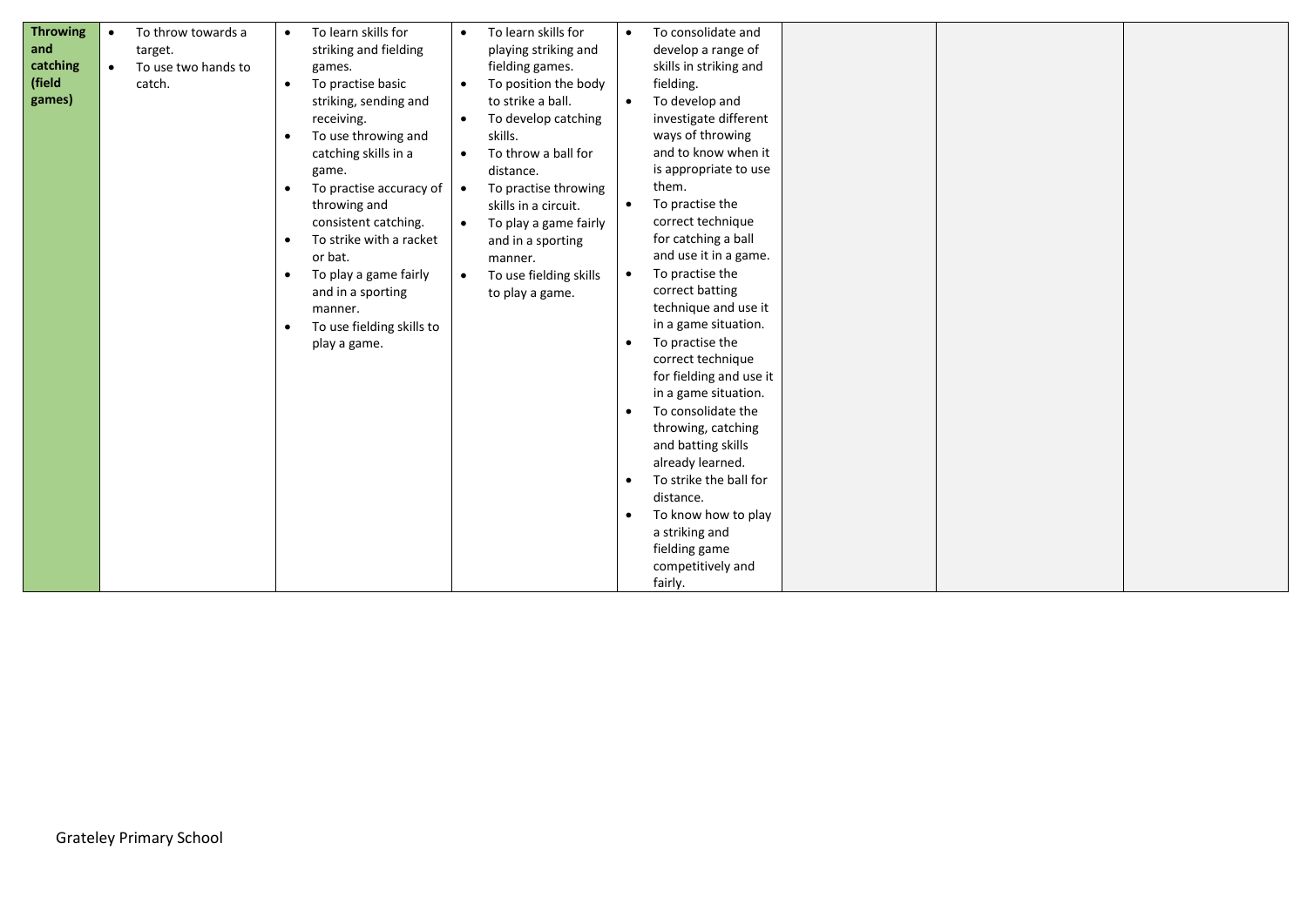| Invasion  |  |  | $\bullet$ | To keep              | $\bullet$ | To demonstrate basic      |           | To understand the     |
|-----------|--|--|-----------|----------------------|-----------|---------------------------|-----------|-----------------------|
| (Football |  |  |           | possession of a      |           | passing and receiving     |           | basic rules of tag    |
| / Hockey  |  |  |           | ball.                |           | skills using a netball.   |           | rugby.                |
| / Netball |  |  | $\bullet$ | To use ABC (agility, | $\bullet$ | To develop an             | $\bullet$ | To work as a team,    |
| / Rugby)  |  |  |           | balance, co-         |           | understanding and         |           | using ball-handling   |
|           |  |  |           | ordination)          |           | knowledge of the basic    |           | skills.               |
|           |  |  |           | techniques to keep   |           | footwork rule of netball. | $\bullet$ | To pass and carry a   |
|           |  |  |           | control of a ball in | $\bullet$ | To use good hand/eye      |           | ball using balance    |
|           |  |  |           | a competitive        |           | co-ordination to pass     |           | and coordination.     |
|           |  |  |           | situation.           |           | and receive a ball        | $\bullet$ | To use skills learned |
|           |  |  | $\bullet$ | To use accurate      |           | successfully.             |           | to play a game of tag |
|           |  |  |           | passing and          | $\bullet$ | To develop skills in the  |           | rugby.                |
|           |  |  |           | dribbling in a       |           | range of passes - chest   | $\bullet$ | To apply rules and    |
|           |  |  |           | game.                |           | pass, overhead pass,      |           | skills learned to a   |
|           |  |  | $\bullet$ | To identify and      |           | bounce pass and to        |           | game.                 |
|           |  |  |           | apply ways to        |           | understand which pass     | $\bullet$ | To play in a mini tag |
|           |  |  |           | move the ball        |           | to use depending on the   |           | rugby competition.    |
|           |  |  |           | towards an           |           | distance the ball needs   |           |                       |
|           |  |  |           | opponent's goal.     |           | to travel.                |           |                       |
|           |  |  | $\bullet$ | To learn concepts    | $\bullet$ | To understand the         |           |                       |
|           |  |  |           | of attack and        |           | importance of 'getting    |           |                       |
|           |  |  |           | defence.             |           | free' in order to receive |           |                       |
|           |  |  | $\bullet$ | To play in a mini    |           | a pass.                   |           |                       |
|           |  |  |           | competition.         | $\bullet$ | To understand how to      |           |                       |
|           |  |  |           |                      |           | make space by moving      |           |                       |
|           |  |  |           |                      |           | away and coming back      |           |                       |
|           |  |  |           |                      |           | and by dodging.           |           |                       |
|           |  |  |           |                      | $\bullet$ | To be able to             |           |                       |
|           |  |  |           |                      |           | demonstrate a range of    |           |                       |
|           |  |  |           |                      |           | defending skills and      |           |                       |
|           |  |  |           |                      |           | understand how to mark    |           |                       |
|           |  |  |           |                      |           | an opponent.              |           |                       |
|           |  |  |           |                      | $\bullet$ | To understand how to      |           |                       |
|           |  |  |           |                      |           | intercept a pass.         |           |                       |
|           |  |  |           |                      | $\bullet$ | To learn how to shoot.    |           |                       |
|           |  |  |           |                      | $\bullet$ | To understand the         |           |                       |
|           |  |  |           |                      |           | different positions in a  |           |                       |
|           |  |  |           |                      |           | netball team (five-a-     |           |                       |
|           |  |  |           |                      |           | side).                    |           |                       |
|           |  |  |           |                      | $\bullet$ | To recognise which        |           |                       |
|           |  |  |           |                      |           | positions are attacking   |           |                       |
|           |  |  |           |                      |           | and which are             |           |                       |
|           |  |  |           |                      |           | defending.                |           |                       |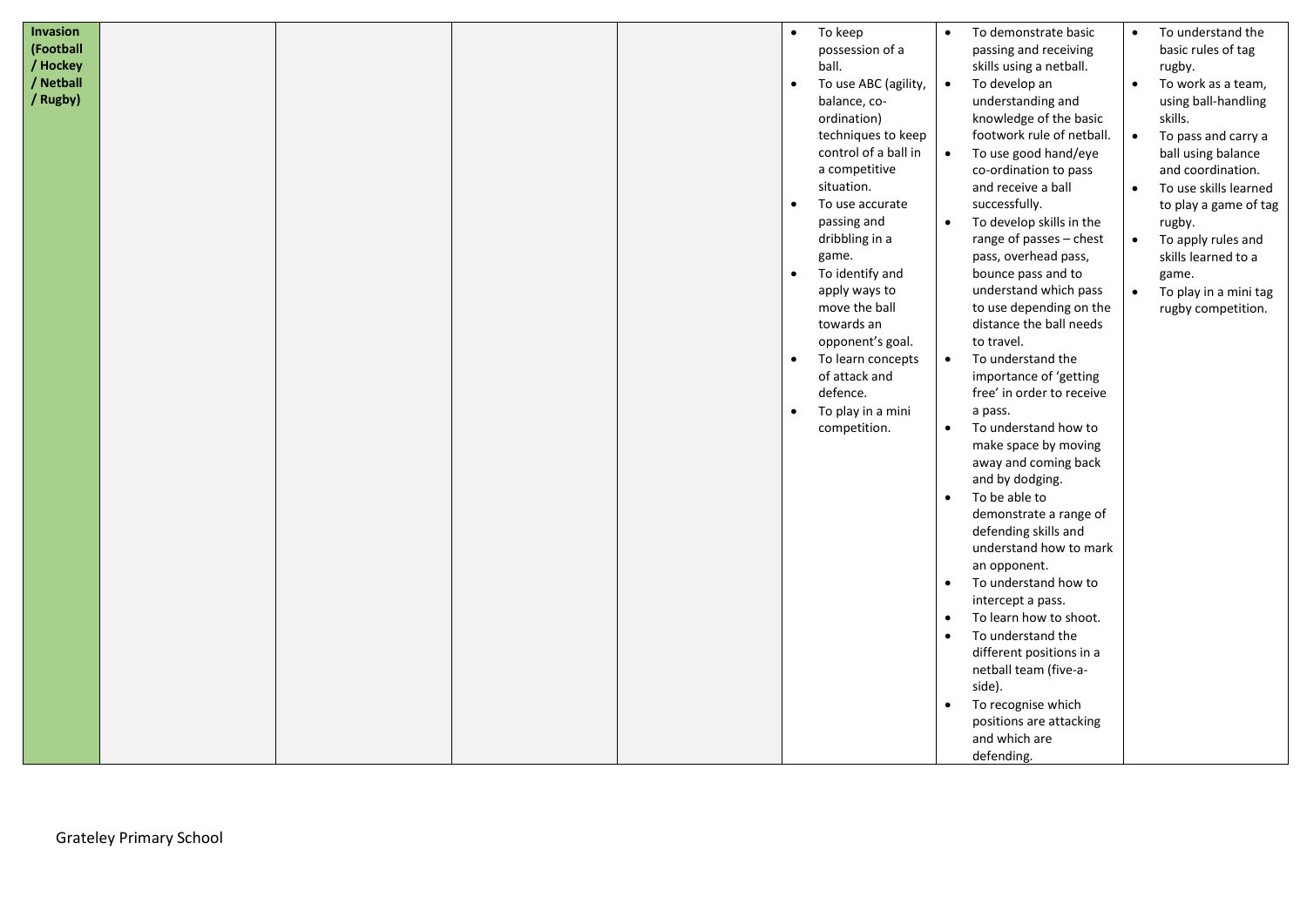| <b>Striking</b> |  | $\bullet$ | To develop and       | $\bullet$ | To develop skills in      | $\bullet$ | To throw and catch     |
|-----------------|--|-----------|----------------------|-----------|---------------------------|-----------|------------------------|
| and             |  |           | investigate          |           | batting and fielding.     |           | under pressure.        |
| <b>Fielding</b> |  |           |                      |           |                           |           |                        |
|                 |  |           | different ways of    | $\bullet$ | To choose fielding        | $\bullet$ | To use fielding skills |
| (Cricket/R      |  |           | throwing, and to     |           | techniques.               |           | to stop the ball       |
| ounders)        |  |           | know when each is    | $\bullet$ | To run between the        |           | effectively.           |
|                 |  |           | appropriate.         |           | wickets.                  | $\bullet$ | To learn batting       |
|                 |  | $\bullet$ | To use ABC (agility, | $\bullet$ | To run, throw and catch.  |           | control.               |
|                 |  |           | balance, co-         | $\bullet$ | To develop a safe and     | $\bullet$ | To learn the role of   |
|                 |  |           | ordination) to field |           | effective overarm throw.  |           | backstop.              |
|                 |  |           | a ball well. To use  | $\bullet$ | To learn batting control. | $\bullet$ | To play in a           |
|                 |  |           | ABC (agility,        | $\bullet$ | To use all the skills     |           | tournament and         |
|                 |  |           | balance, co-         |           | learned by playing in a   |           | work as team, using    |
|                 |  |           | ordination) to       |           | mini tournament.          |           | tactics in order to    |
|                 |  |           | move into good       |           |                           |           | beat another team.     |
|                 |  |           | positions for        |           |                           | $\bullet$ | To play in a           |
|                 |  |           | catching and apply   |           |                           |           | tournament and         |
|                 |  |           | it in a game         |           |                           |           |                        |
|                 |  |           | situation.           |           |                           |           | work as team, using    |
|                 |  |           |                      |           |                           |           | tactics in order to    |
|                 |  | $\bullet$ | To use hand-eye      |           |                           |           | beat another team.     |
|                 |  |           | coordination to      |           |                           |           |                        |
|                 |  |           | strike a moving      |           |                           |           |                        |
|                 |  |           | and a stationary     |           |                           |           |                        |
|                 |  |           | ball.                |           |                           |           |                        |
|                 |  | $\bullet$ | To develop fielding  |           |                           |           |                        |
|                 |  |           | skills and           |           |                           |           |                        |
|                 |  |           | understand their     |           |                           |           |                        |
|                 |  |           | importance when      |           |                           |           |                        |
|                 |  |           | playing a game.      |           |                           |           |                        |
|                 |  | $\bullet$ | To play in a         |           |                           |           |                        |
|                 |  |           | competitive          |           |                           |           |                        |
|                 |  |           | situation, and to    |           |                           |           |                        |
|                 |  |           | demonstrate          |           |                           |           |                        |
|                 |  |           | sporting             |           |                           |           |                        |
|                 |  |           | behaviour.           |           |                           |           |                        |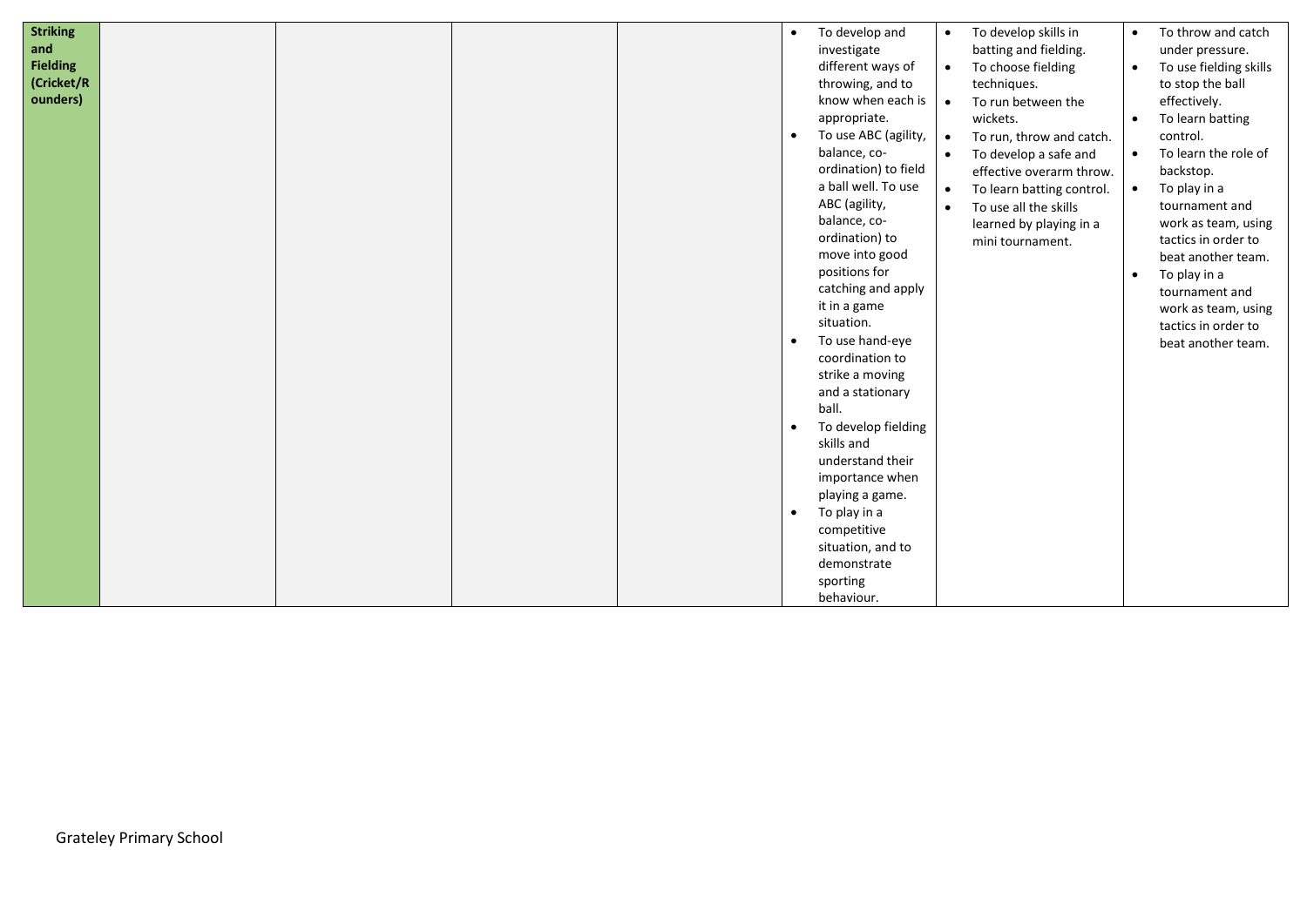| <b>Nimble</b>   |  |  | $\bullet$ | To become            | $\bullet$ | To identify and apply     | $\bullet$ | To demonstrate and                        |
|-----------------|--|--|-----------|----------------------|-----------|---------------------------|-----------|-------------------------------------------|
| <b>Nets</b>     |  |  |           | familiar with balls  |           | techniques for hitting a  |           | use the correct grip                      |
| (Short          |  |  |           | and short tennis     |           | tennis ball.              |           | of the racket and                         |
| Tennis /        |  |  |           | rackets.             | $\bullet$ | To develop the            |           | understand how to                         |
| Tennis /        |  |  | $\bullet$ | To get the ball into |           | techniques for            |           | get into the ready                        |
| <b>Badminto</b> |  |  |           | play.                |           | groundstrokes and         |           | position.                                 |
| n)              |  |  | $\bullet$ | To accurately        |           | volleys.                  | $\bullet$ | To use good                               |
|                 |  |  |           | serve underarm.      | $\bullet$ | To develop a backhand     |           | hand/eye co-                              |
|                 |  |  | $\bullet$ | To build up a rally. |           | technique and use it in a |           | ordination to be able                     |
|                 |  |  |           | To build a rally,    |           | game.                     |           | to contact the                            |
|                 |  |  |           | focusing on          | $\bullet$ | To practise techniques    |           | shuttle with the face                     |
|                 |  |  |           | accuracy of          |           | for all strokes.          |           | of the racket.                            |
|                 |  |  |           | strokes.             | $\bullet$ | To use the scoring        | $\bullet$ | Understand how to                         |
|                 |  |  | $\bullet$ | To play a variety of |           | system and court for      |           | serve the shuttle in                      |
|                 |  |  |           | shots in a game      |           | singles tennis.           |           | order to start the                        |
|                 |  |  |           | situation and to     | $\bullet$ | To play a tennis game     |           | game.                                     |
|                 |  |  |           | explore when         |           | using an overhead serve   | $\bullet$ | Recognise the                             |
|                 |  |  |           | different shots      |           | and the correct           |           | difference between                        |
|                 |  |  |           | should be played.    |           | selections of shots.      |           | the low serve and                         |
|                 |  |  |           | Learning objective:  | $\bullet$ | To understand and use     |           | the high serve.                           |
|                 |  |  | $\bullet$ | To play a            |           | doubles scoring in a      | $\bullet$ | To develop                                |
|                 |  |  |           | competitive tennis   |           | tennis game.              |           | children's ability to                     |
|                 |  |  |           | game.                |           |                           |           | perform and                               |
|                 |  |  |           |                      |           |                           |           | understand the                            |
|                 |  |  |           |                      |           |                           |           | 'overhead clear' shot                     |
|                 |  |  |           |                      |           |                           |           | and the impact that                       |
|                 |  |  |           |                      |           |                           |           | playing the overhead                      |
|                 |  |  |           |                      |           |                           |           | clear can have on                         |
|                 |  |  |           |                      |           |                           |           | winning points                            |
|                 |  |  |           |                      |           |                           |           | during game play.                         |
|                 |  |  |           |                      |           |                           |           | To understand that<br>the drop shot is an |
|                 |  |  |           |                      |           |                           |           |                                           |
|                 |  |  |           |                      |           |                           |           | attacking shot, and<br>why.               |
|                 |  |  |           |                      |           |                           | $\bullet$ | To know where the                         |
|                 |  |  |           |                      |           |                           |           | drop should be                            |
|                 |  |  |           |                      |           |                           |           | aimed for, for it to                      |
|                 |  |  |           |                      |           |                           |           | be most productive,                       |
|                 |  |  |           |                      |           |                           |           | and why.                                  |
|                 |  |  |           |                      |           |                           | $\bullet$ | To understand how                         |
|                 |  |  |           |                      |           |                           |           | to use different                          |
|                 |  |  |           |                      |           |                           |           | shots to outwit an                        |
|                 |  |  |           |                      |           |                           |           | opponent in a game.                       |
|                 |  |  |           |                      |           |                           |           | To develop                                |
|                 |  |  |           |                      |           |                           |           | knowledge,                                |
|                 |  |  |           |                      |           |                           |           | understanding and                         |